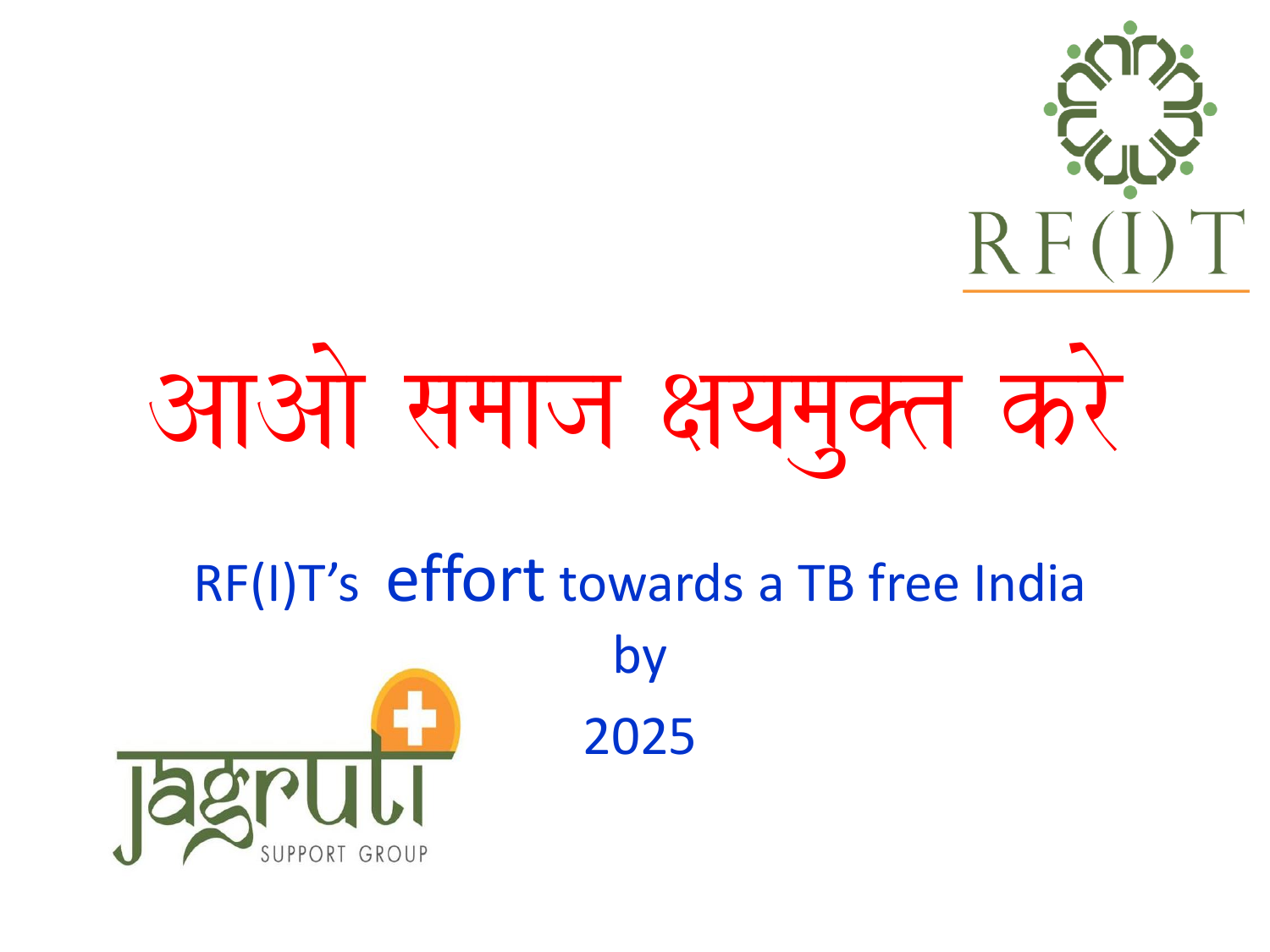#### What is TB?



- Tuberculosis or TB, as it is commonly called, is an infection that usually affects the lungs
- It can also spread to other parts of the body, like the lymph nodes, abdomen, bone& joints, spine, brain etc.
- It is caused by a type of bacteria called *Mycobacterium tuberculosis*

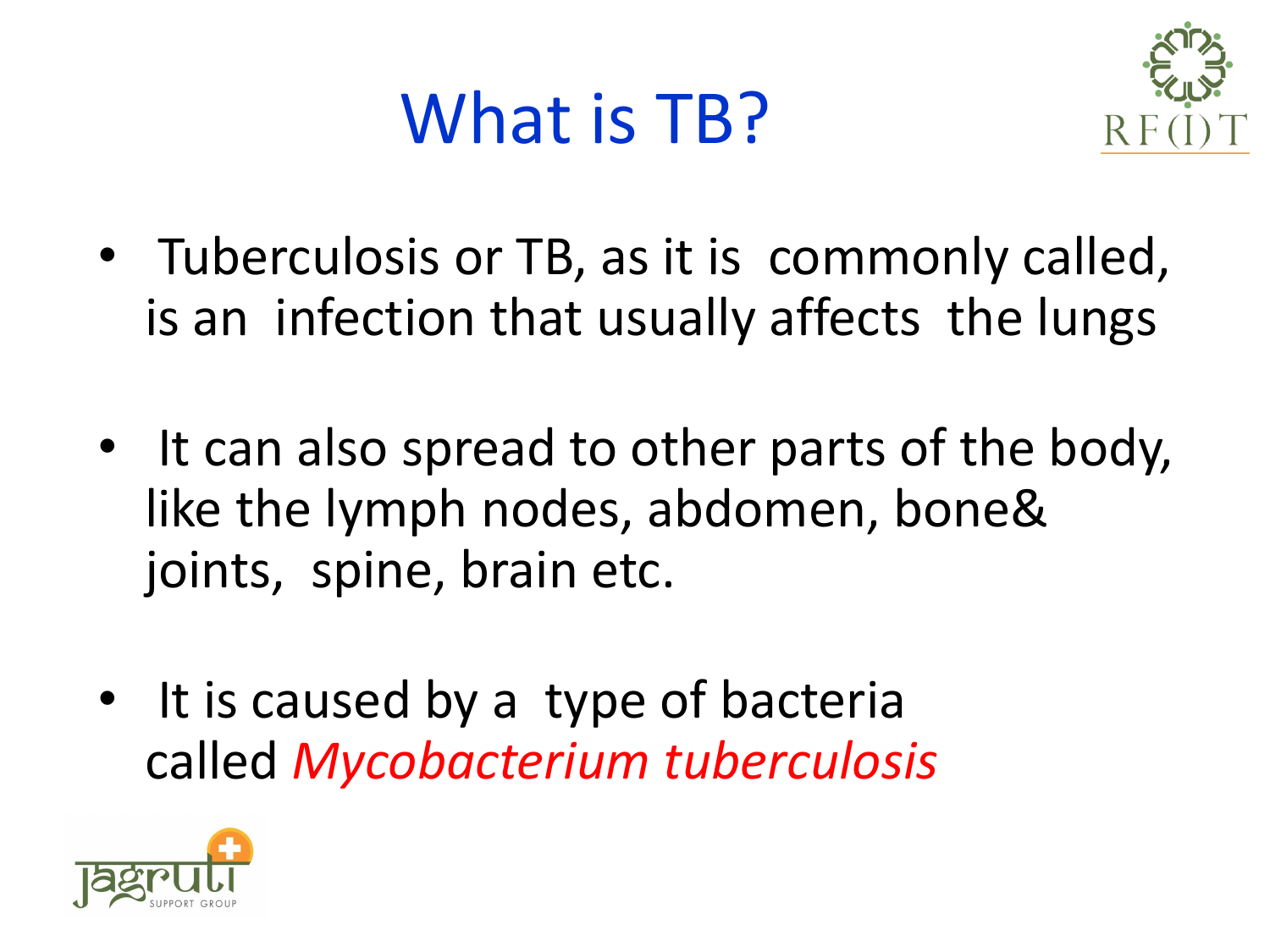



**Tuberculosis** is generally curable and preventable

**TB** is spread from person to person through the air

When people with lung **TB** cough, sneeze or spit, they propel the **TB** germs into the air

Other than Lung TB, there are other types of TB also

All types of TB are not infectious

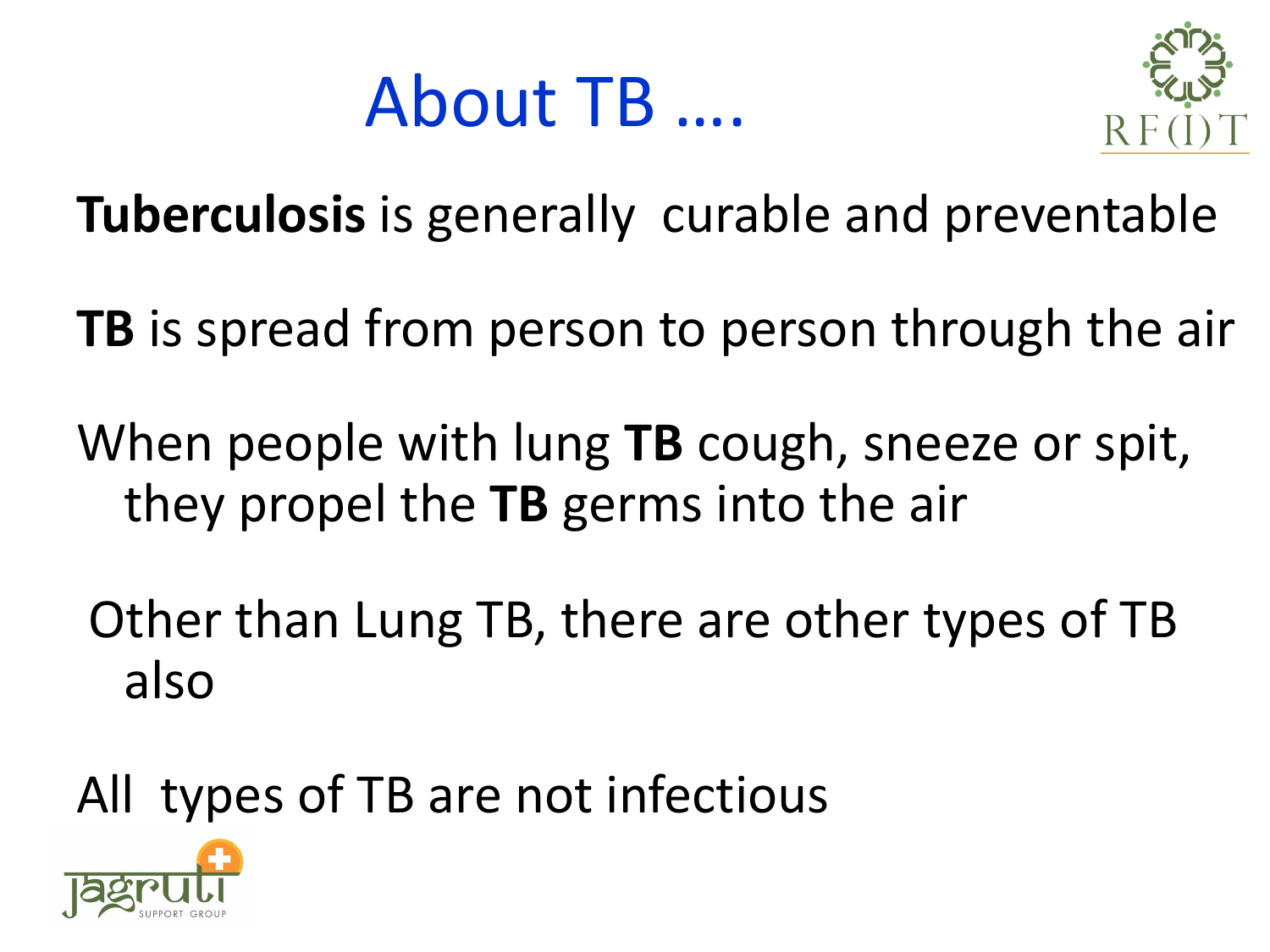

#### How does TB spread?**TUBERCULOSIS**



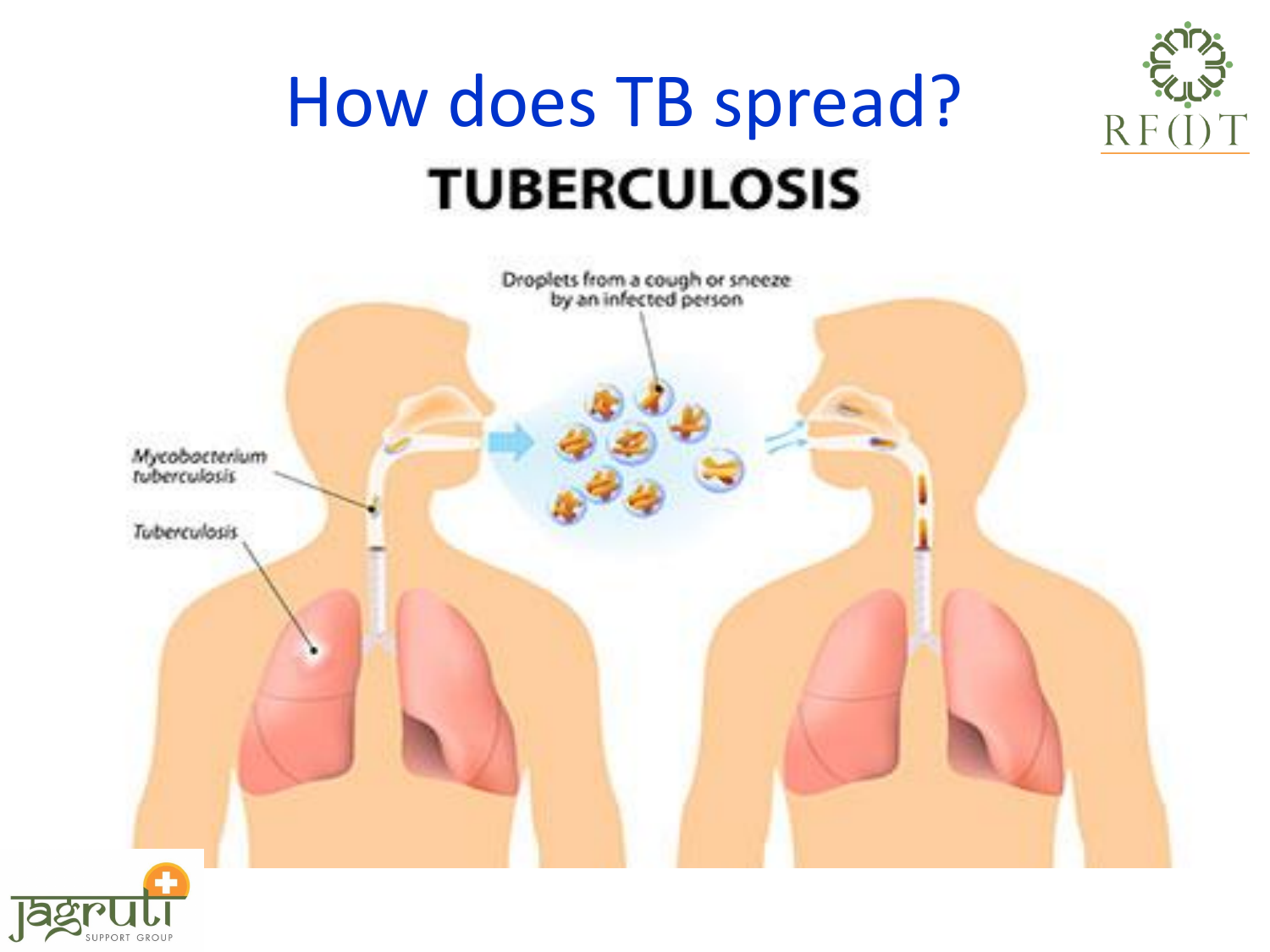## How does TB Spread (contd...) RF

- TB germs spread when a person suffering from TB coughs, sneezes, speaks and spits in open spaces or in still water
- TB germs spread in an overcrowded, ill ventilated unhygienic environment and or in places where there is no direct sunlight
- People with weakness due to lack of a nutritious diet are more susceptible to TB
- Patients with other chronic ailments like HIV/AIDS, diabetes, whose resistance has become low are also more susceptible to TB
- People whose lungs have become weak due to smoking get more easily infected by TB

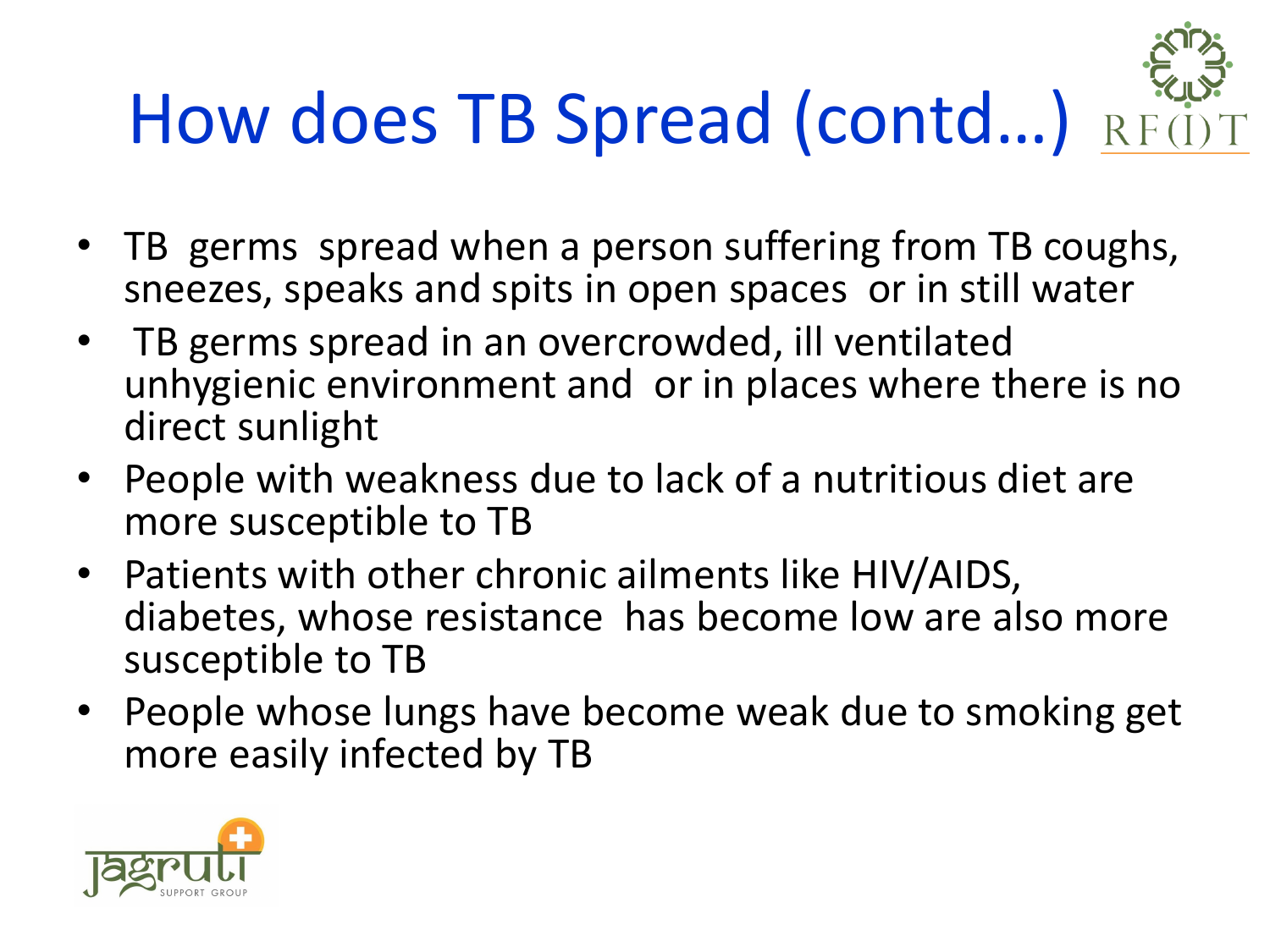#### When does a person become ill with TB?



- About one third people in the World are infected with TB bacteria
- But a person with TB bacteria becomes ill ONLY IF the TB bacteria in the person's body becomes active
- Latent (inactive TB bacteria) does not make a person ill with TB

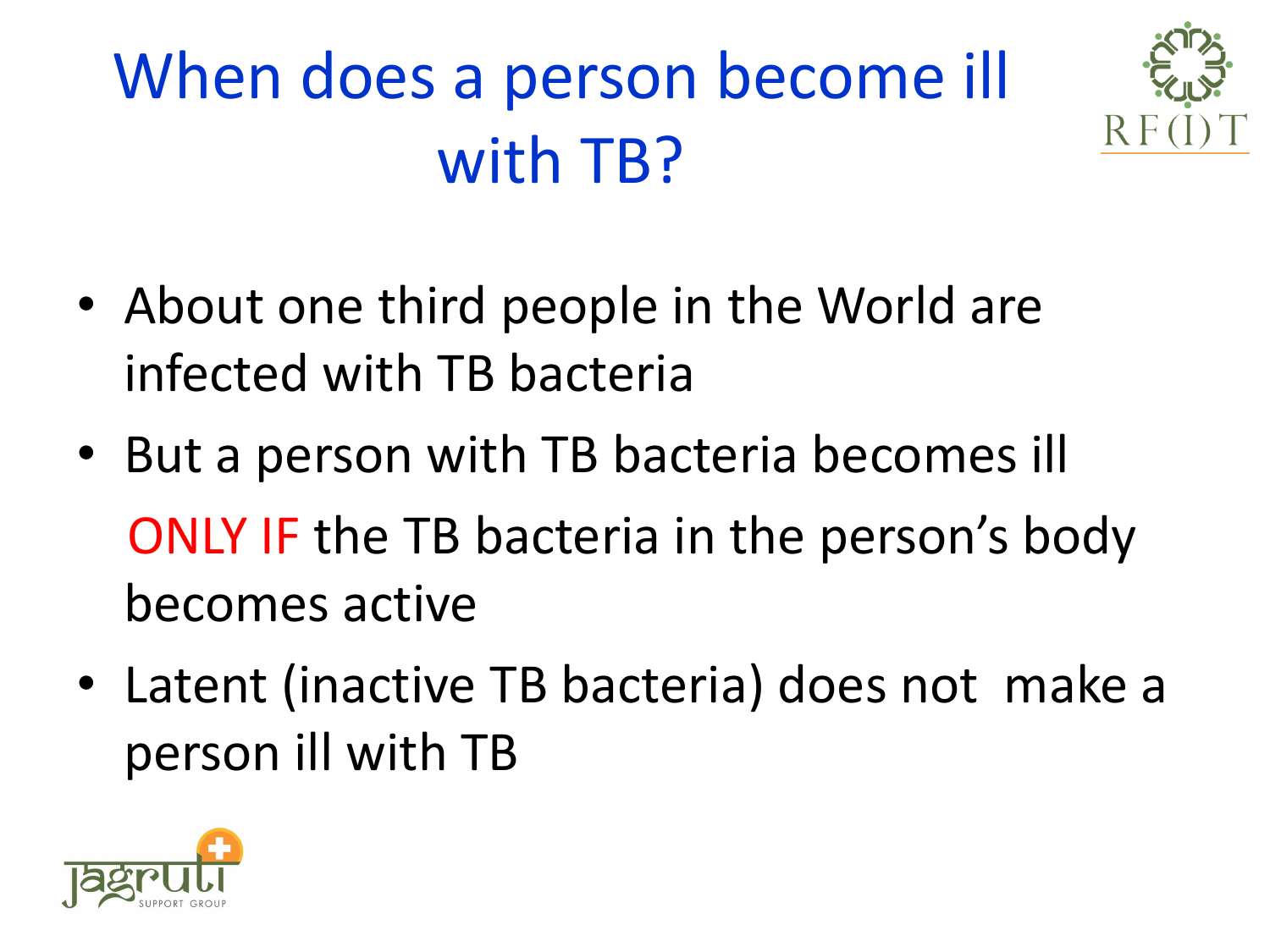When does a person become ill with TB? (contd...)



TB bacteria in a person's body becomes active only when their immunity is low Immunity can be low due to -

- some other illness such as HIV/AIDS, diabetes, substance abuse, tobacco smoking, chronic kidney diseases, cancers etc.
- Lack of proper nutrition

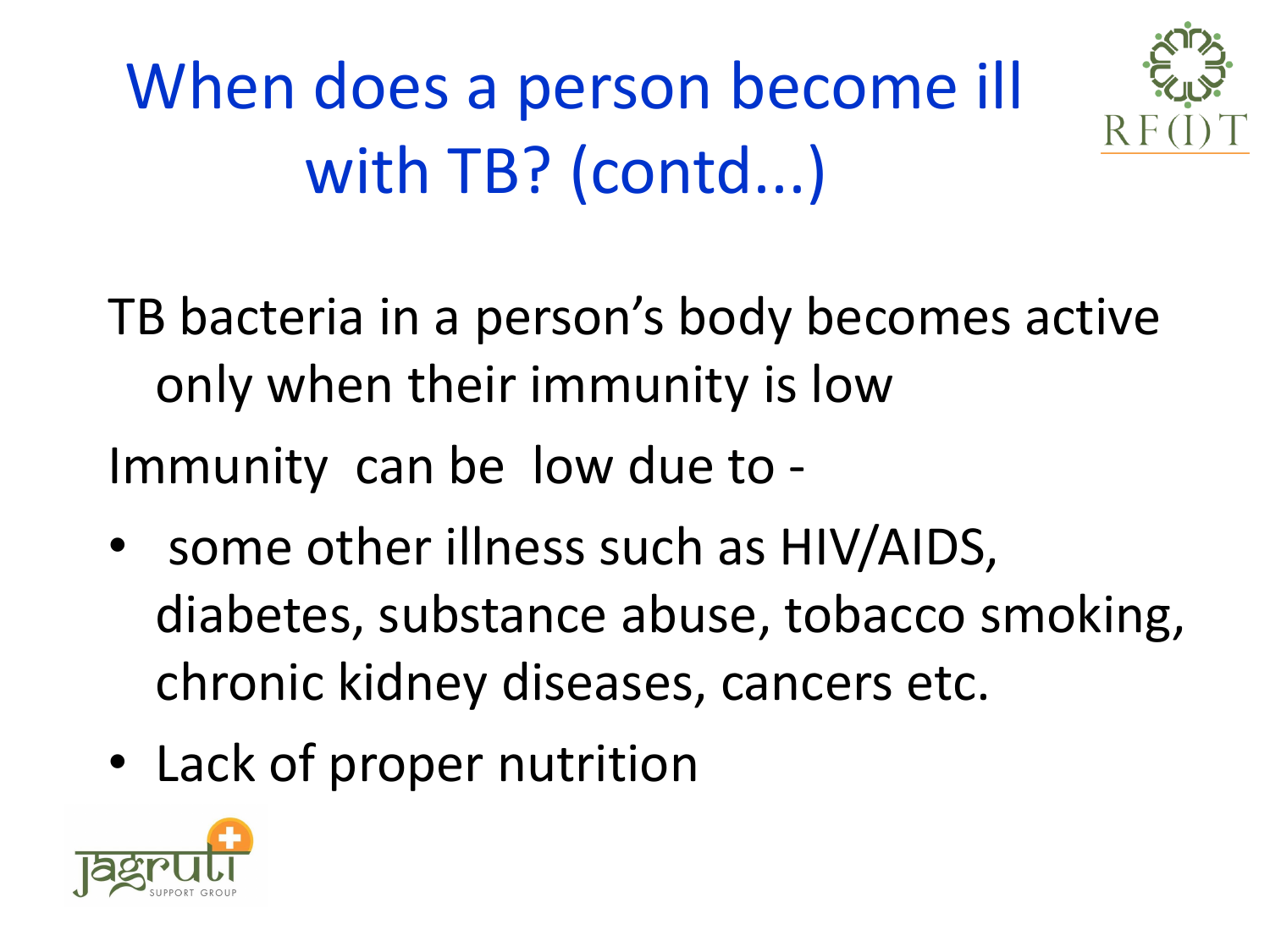### Various organs involved in TB



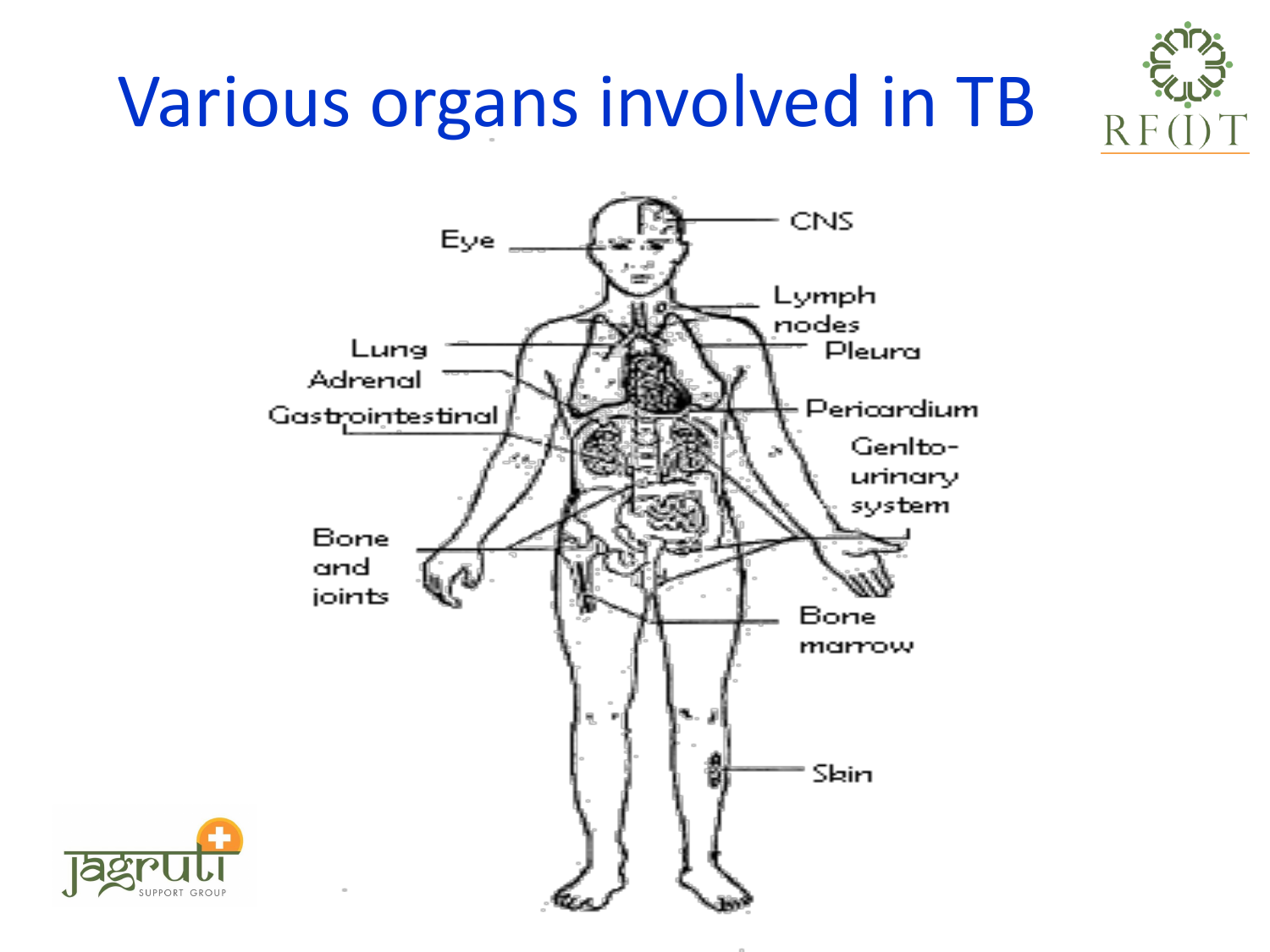### Symptoms of TB



- Consistent, but not very high fever beginning in the evening , observed over a few weeks
- A persistent cough, over a long period of time, which is not cured despite treatment
- There may be blood in sputum
- Decrease in appetite
- Decrease in body weight and weakness
- Pain in the chest while taking deep breaths

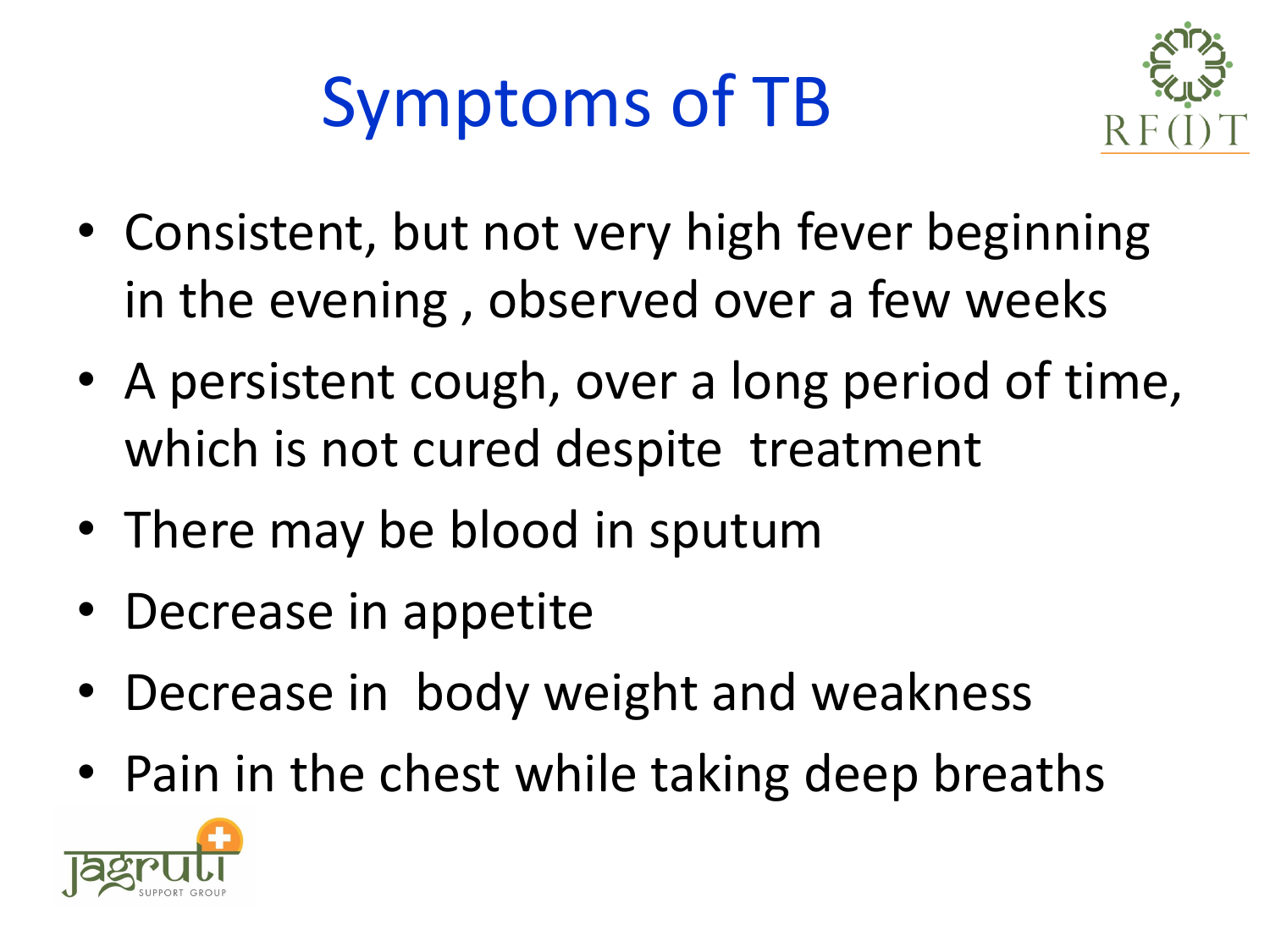

#### How does TB Infect/ Invade the Lungs

Latent Vs. Active TB



Effective immune response

> Infection limited to small area of lung

Immune response insufficient

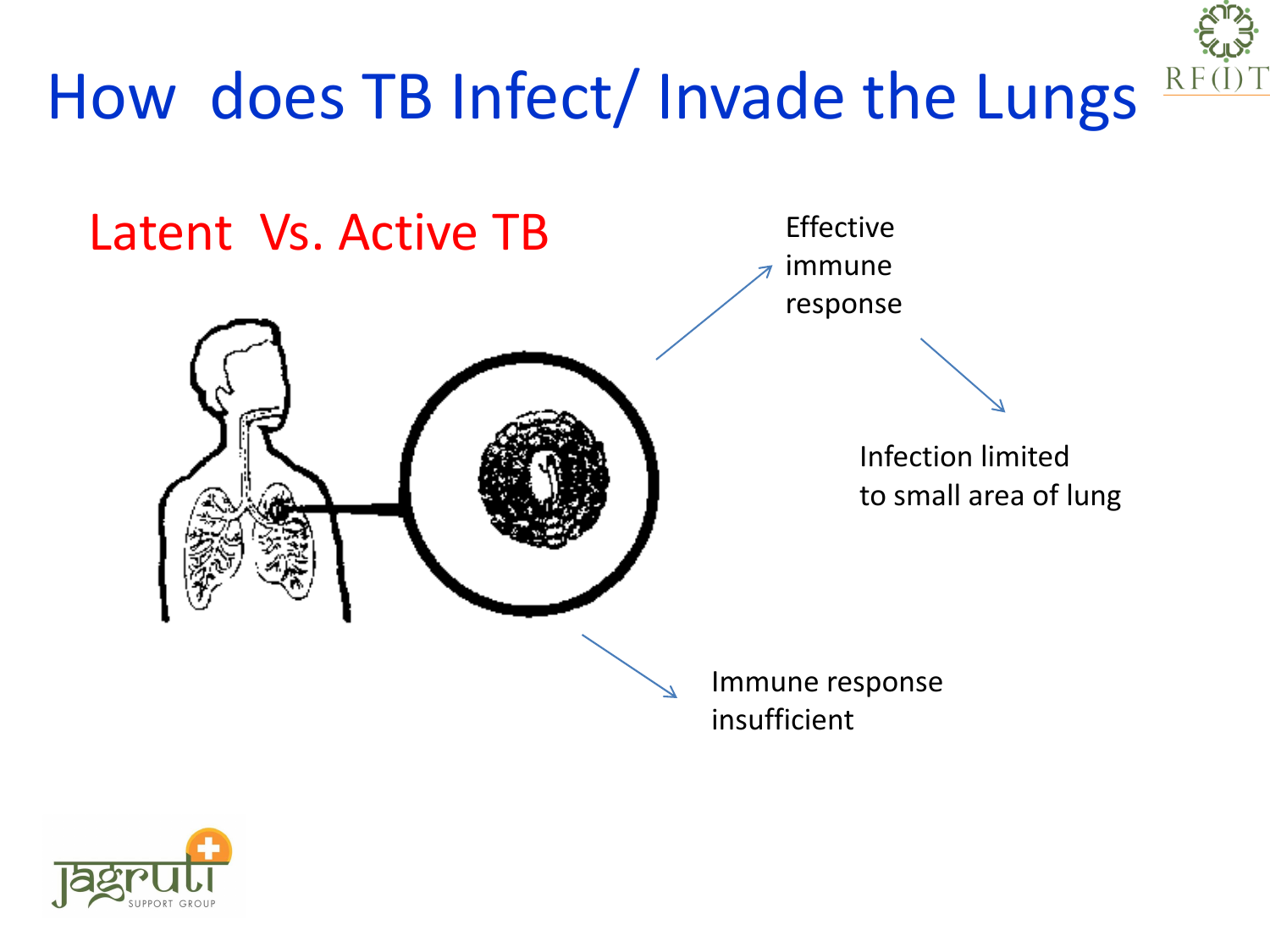

#### How is TB diagnosed?

- Sputum examination
- X-rays, sonography, CT scans etc.
- Biopsy
- Facilities are available at government institutions

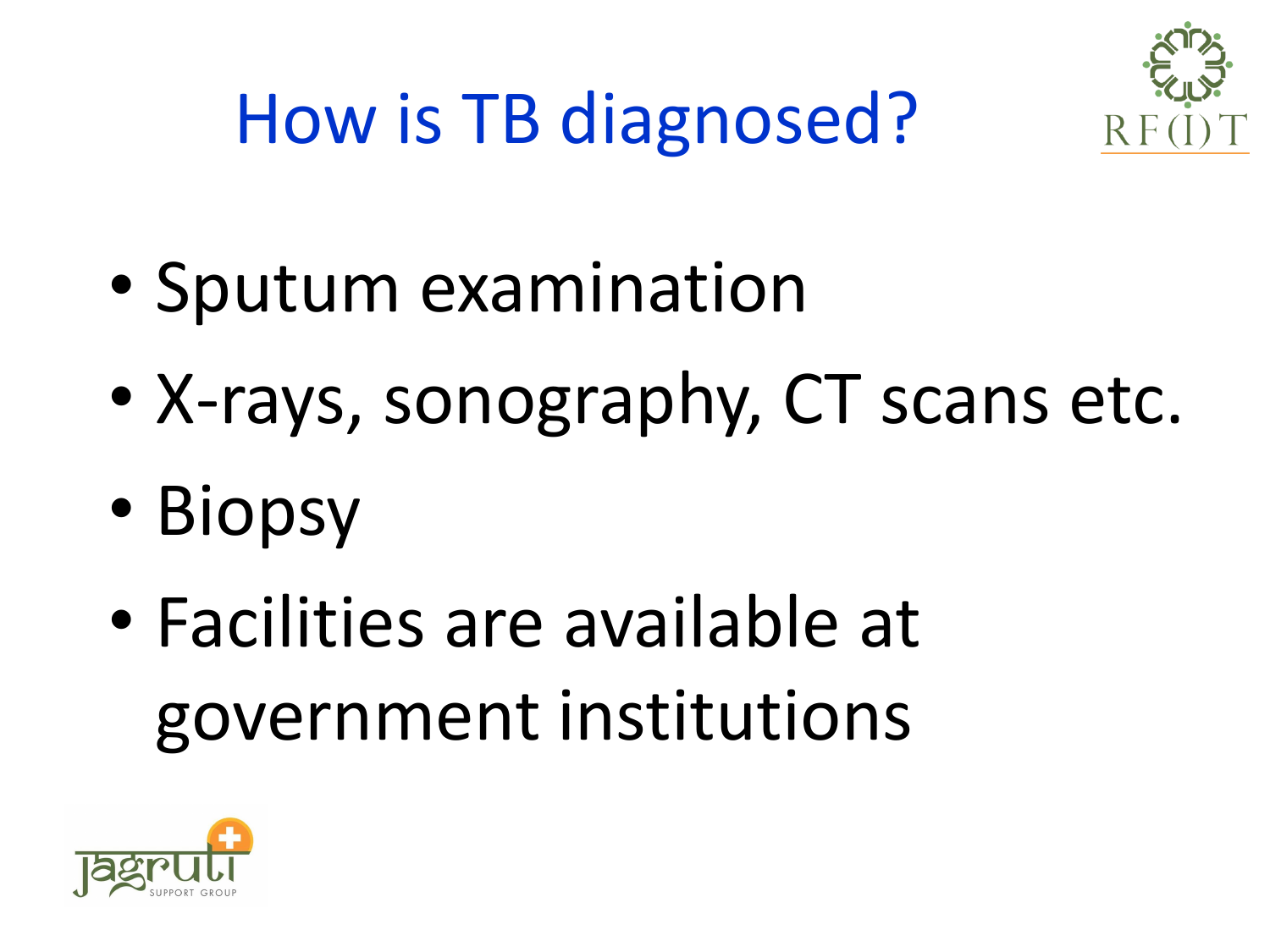#### Treatment of TB



- Treatment of TB is of long duration
- Many medicines are used in combination to treat TB
- There are two phases of treatment
	- intensive phase (IP) and
	- continuation phase (CP)
- Treatment depends on the type of TB diagnosed – drug sensitive or drug resistant

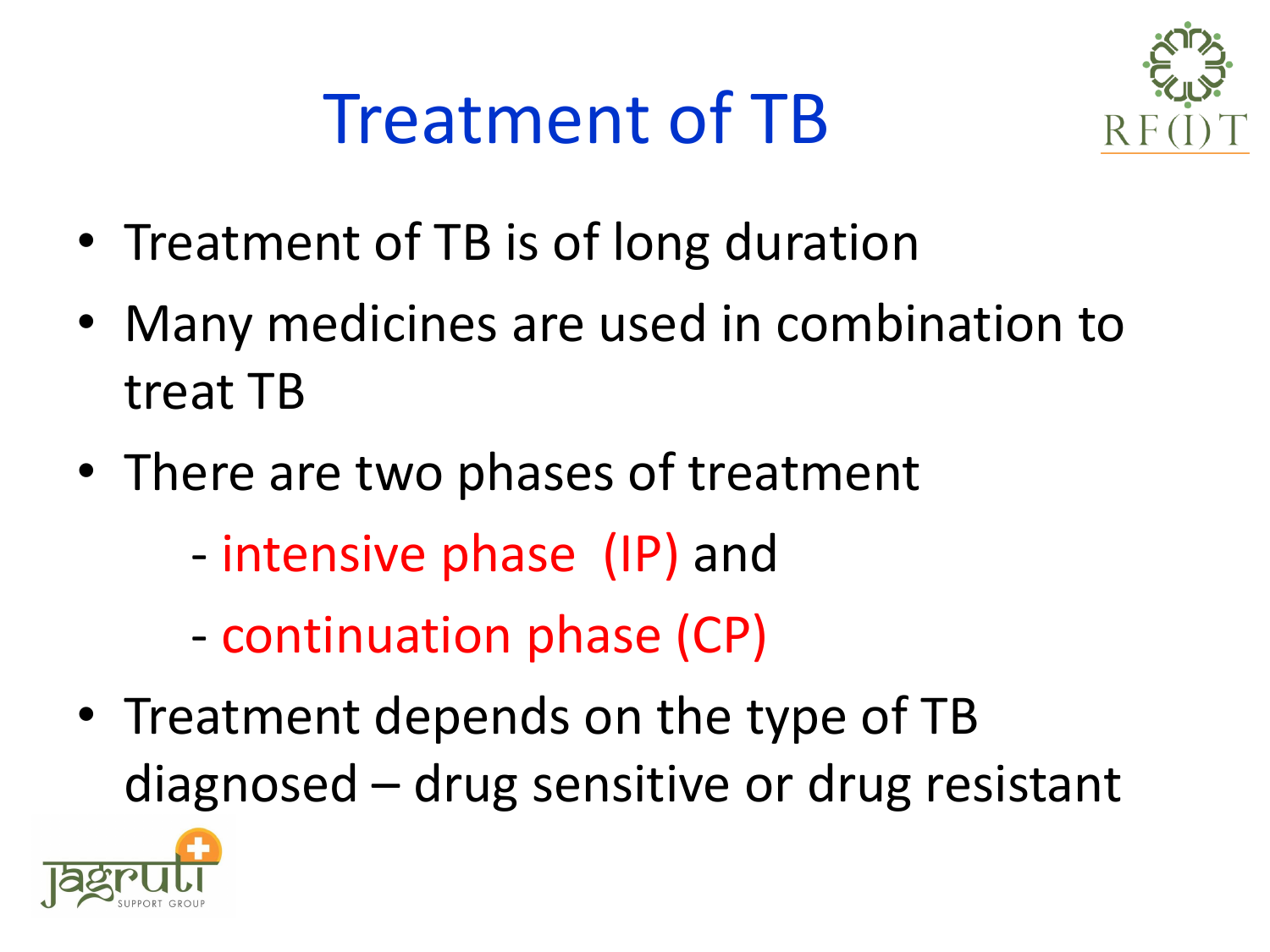## Types of TB



• Treatment of Drug sensitive TB: Initially, when a person is detected with TB, first line treatment is given, which is basically a combination of 4 types of medicines

This treatment is usually for 6 to 9 months

- If a patient does not complete the first line of treatment, it is likely that the TB will become Multiple Drug Resistant( MDR)
- A person can also get infected with MDR TB directly from another patient with drug resistant TB

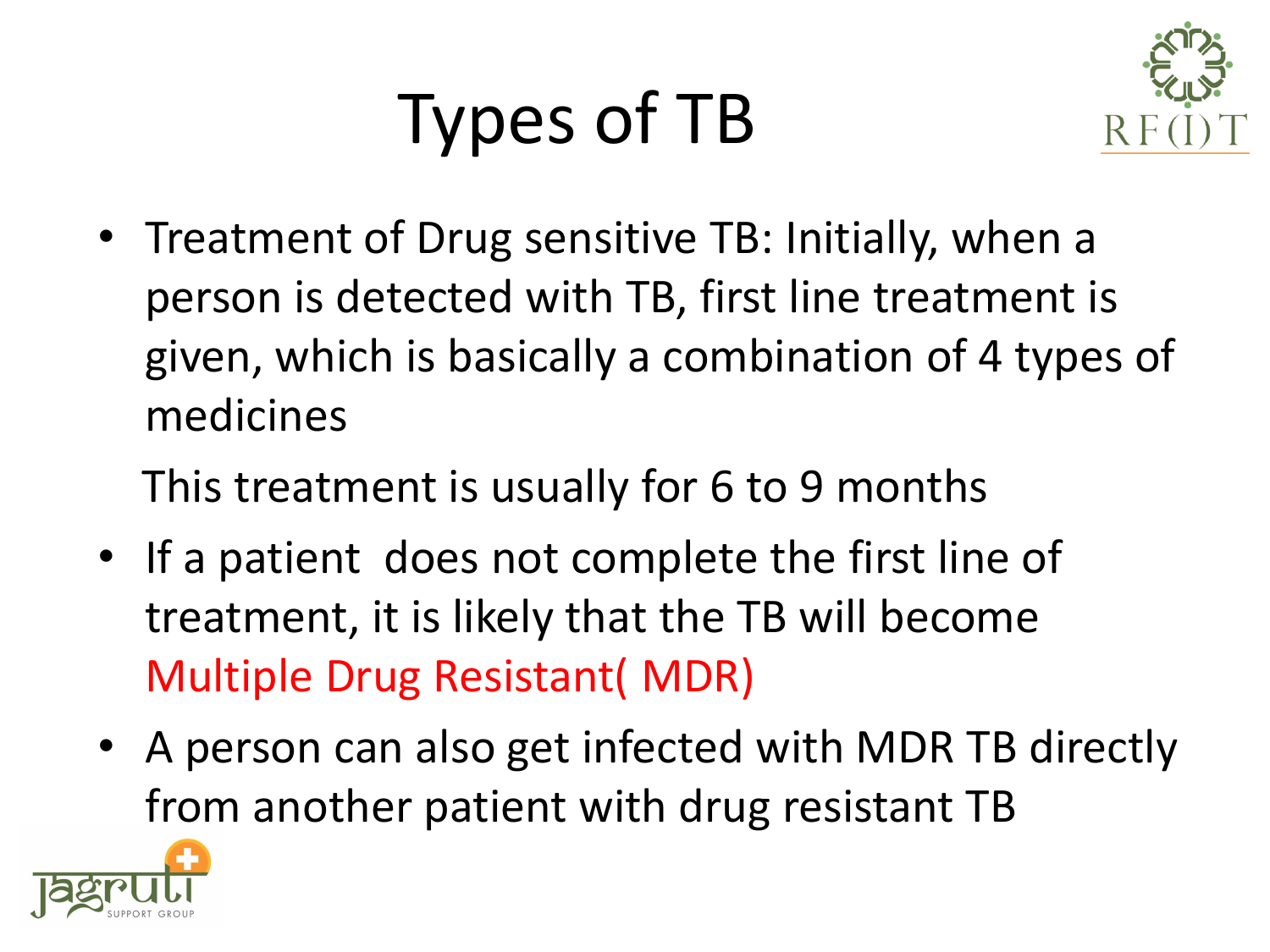



- MDR patients usually do not respond to 2 important types of first line TB medication. Their treatment can go up to 2 years or more
- An MDR TB patient has to take about 14,600 pills in 2 years. The medication is strong and has side effects like nausea, giddiness , weakness, toxicity etc.

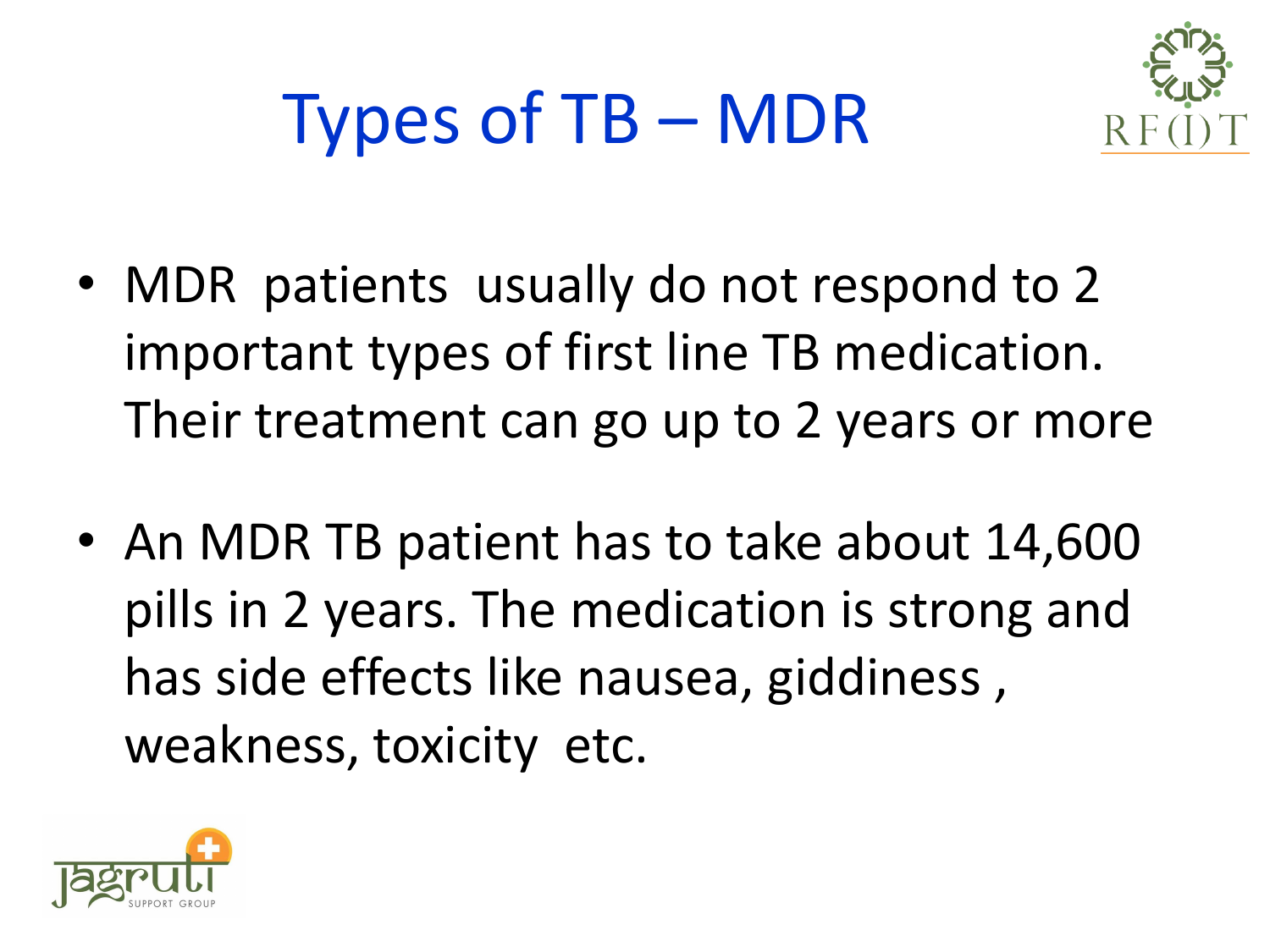#### Types of TB – XDR & TDR



• Usually, when MDR TB patients do not complete treatment, they become resistant to most types of medication used for the 2<sup>nd</sup>. line of treatment and become Extremely Drug Resistant (XDR)

Stronger medication has to be used for their treatment

• If this treatment too is not completed, the patient becomes Totally Drug Resistant ( TDR)

Treatment of such patients becomes a challenge as they do not respond to most types of medication

TDR cases have been reported from 3 countries in the world- India, Iran and Italy

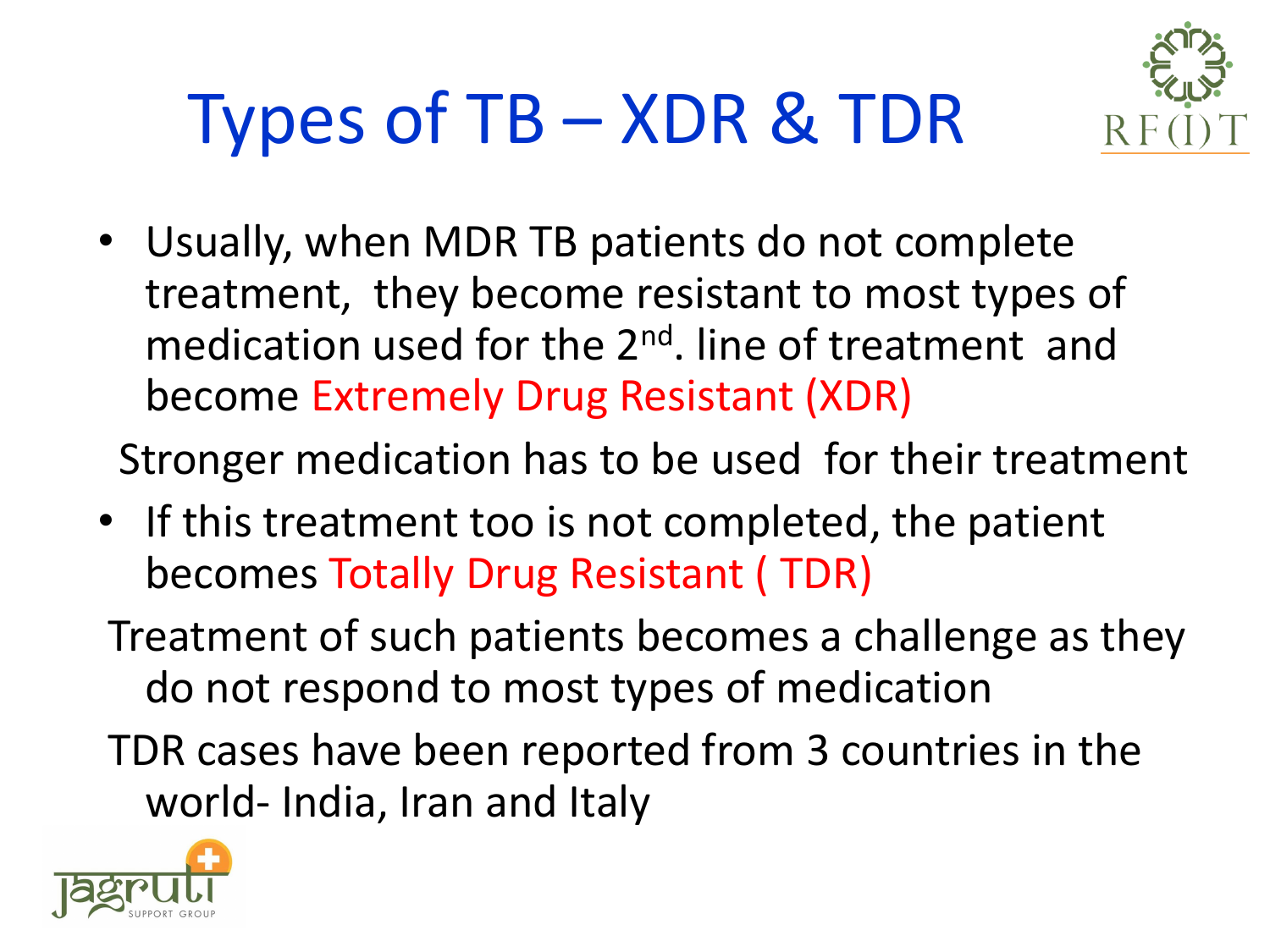### Examples of TB: Lung TB & Skin TB





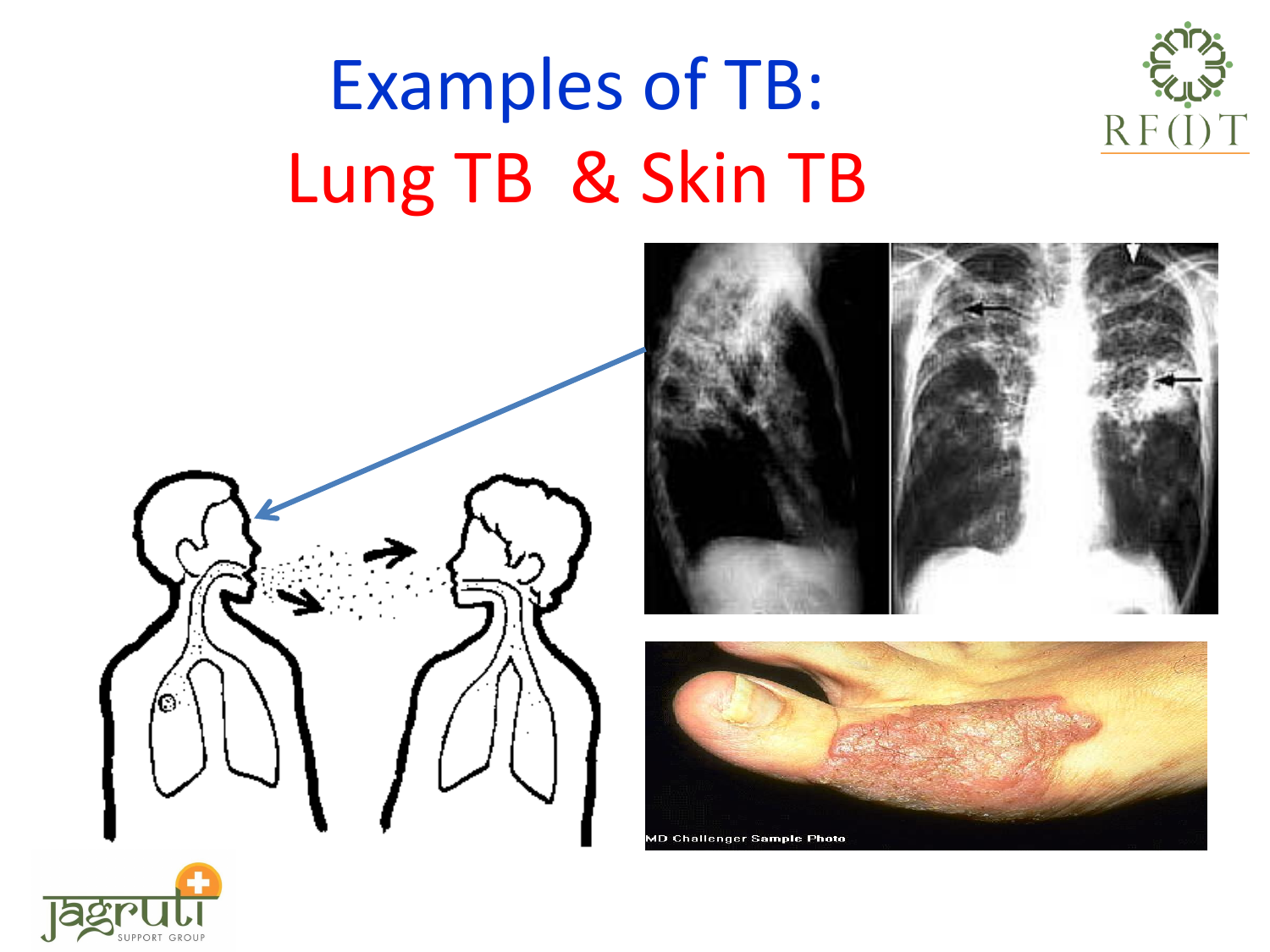### What should a TB infected patient **DO?**



- Take prescribed medication regularly and complete the medicine course advised by the Doctor
- Take a regular, nutritious, high protein diet to build immunity and to be able to tolerate TB medication
- Cover the mouth while coughing
- Regularly get the diagnostic tests done, as advised by the Doctor( Sputum, X-ray, blood test etc.)
- All those living in close proximity with the infected patient should also get their check up done and follow the advice of the Doctor
- Keep your surroundings clean and infection free

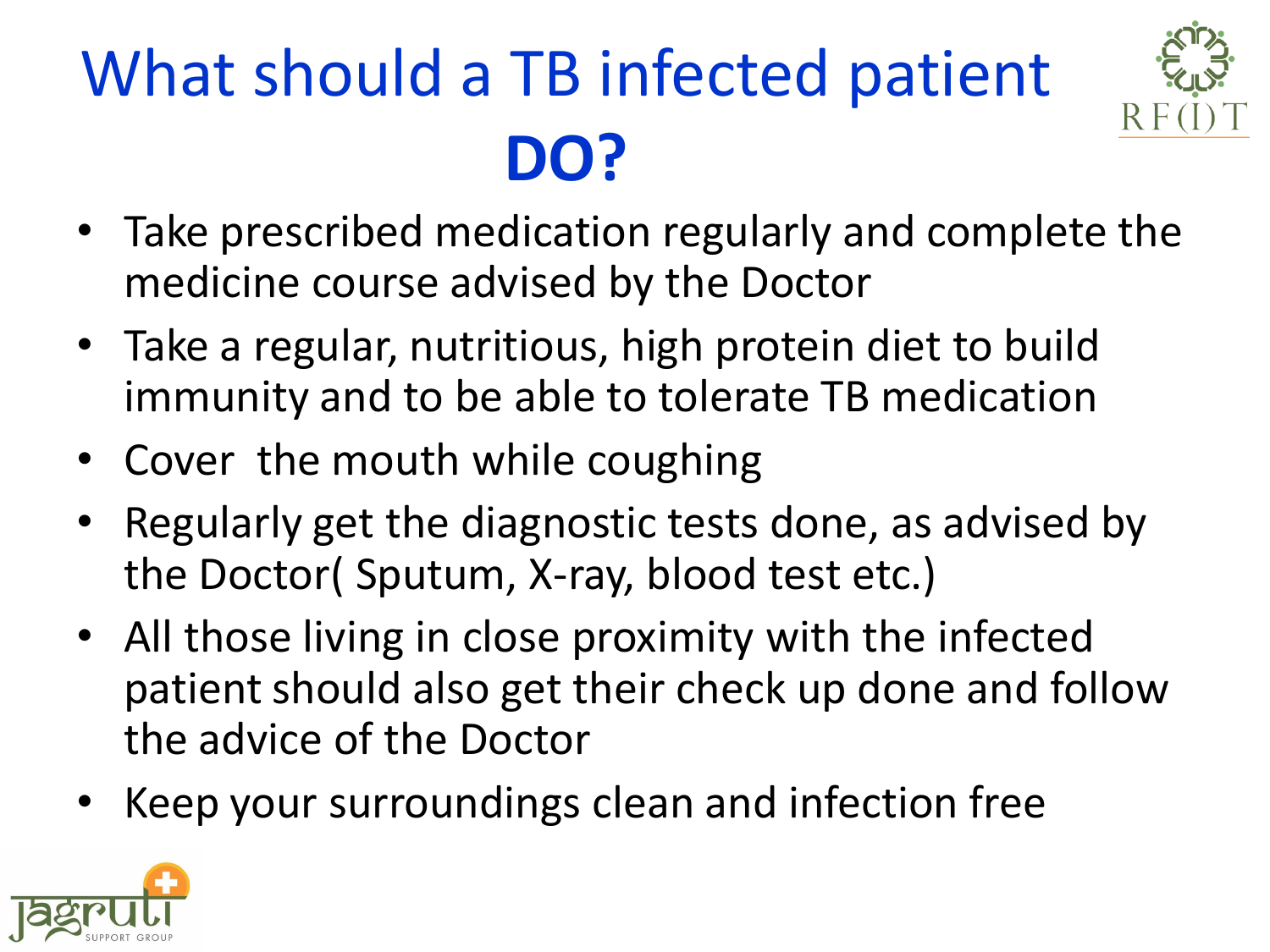#### What should a TB infected patient **NOT DO**?



• Do not stop treatment unless advised by a Doctor

#### *Leaving TB treatment mid-way, without consulting your Doctor can be very risky*

- Cover mouth and nose whilst coughing
- Do not spit in open spaces
- After spitting, clean the place properly. Sputum can also be collected in containers, boiled in water and discarded to prevent spread of infection
- Do not take medication without proper advice from the Doctor. Consult the Doctor in case of side effects

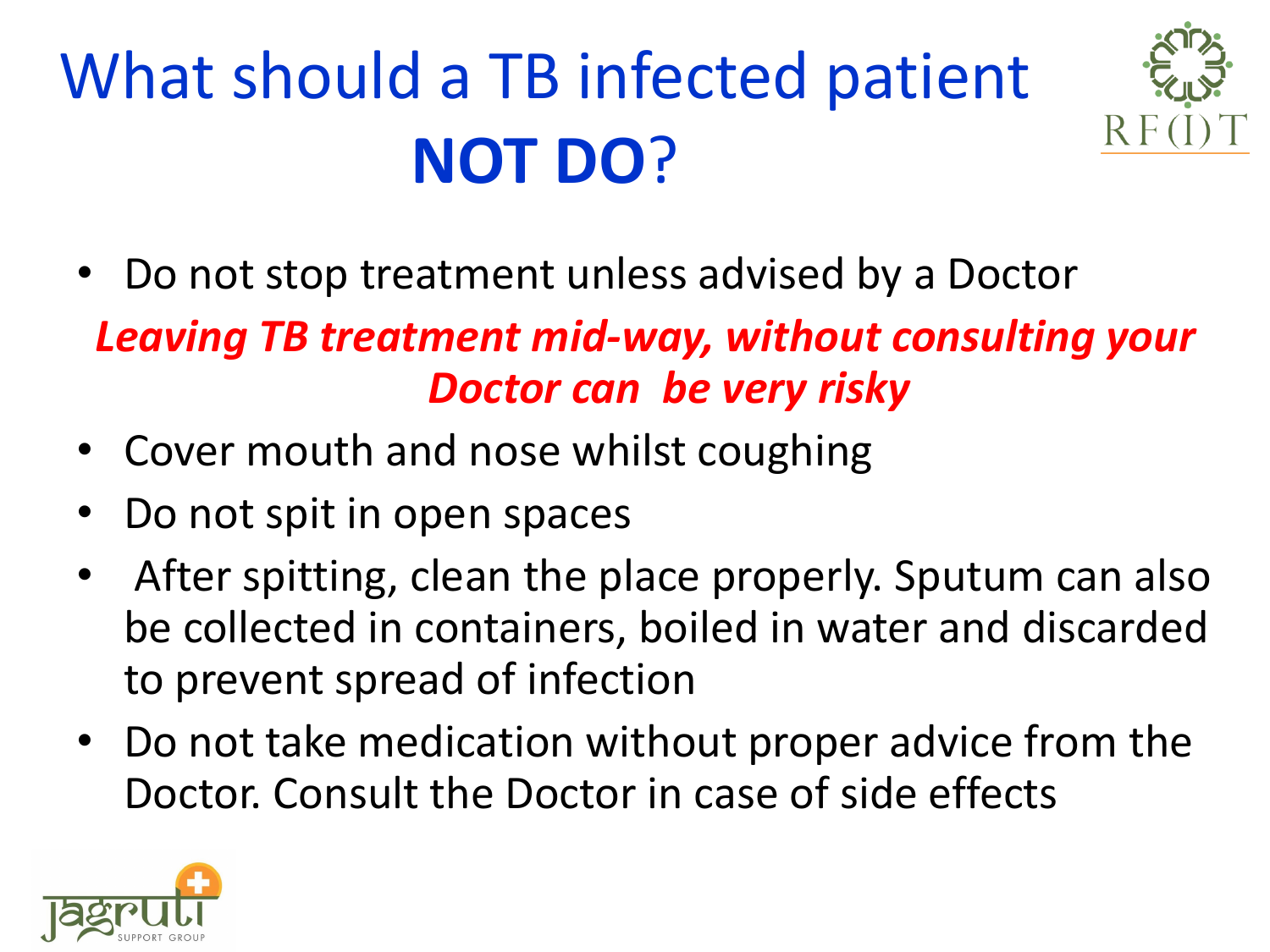

#### Please Remember !!!!

- Be alert about the symptoms of TB not only for yourself, but for those around you
- Do not ignore the symptoms of TB
- TB is curable if we take the correct and regular treatment and complete it properly
- TB treatment is free under the Government's RNTCP programme
- Contact your nearest Government dispensary, Health Post, Hospital for free treatment and free diagnostic tests

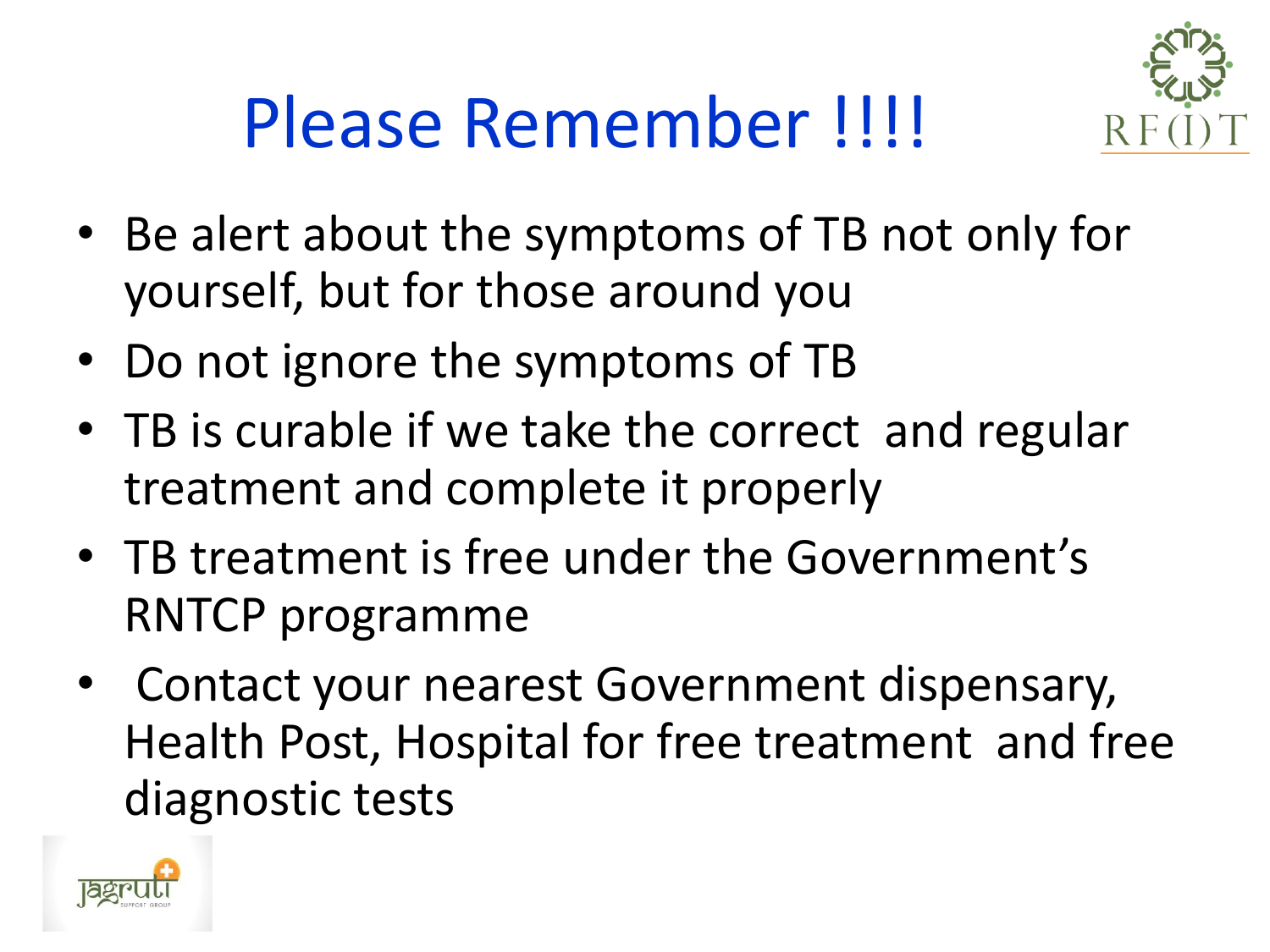#### TB in India



- India has the highest number of TB patients in the world ( 25%)
- The Government's India TB Report 2018, puts this number at about 28 lakhs
- TB is India's biggest health problem
- 4 lakh people die of TB in India every year
- India has the highest number of missed TB cases ( 24%) , as TB is not detected.
- 50% of TB cases in India are not reported

Hence we have to spread awareness about TB - it's causes, symptoms and treatment

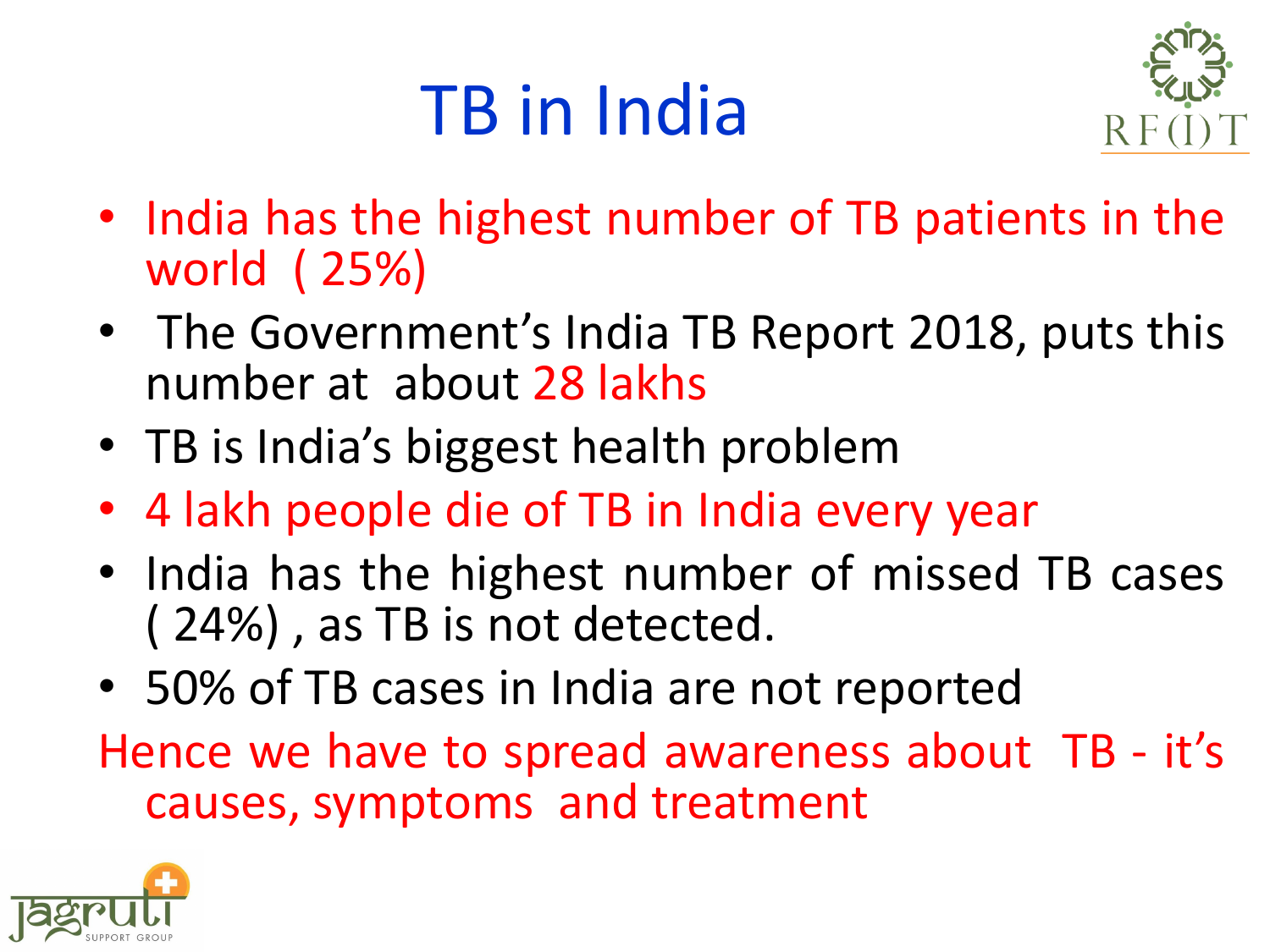#### **TB Disease Burden**

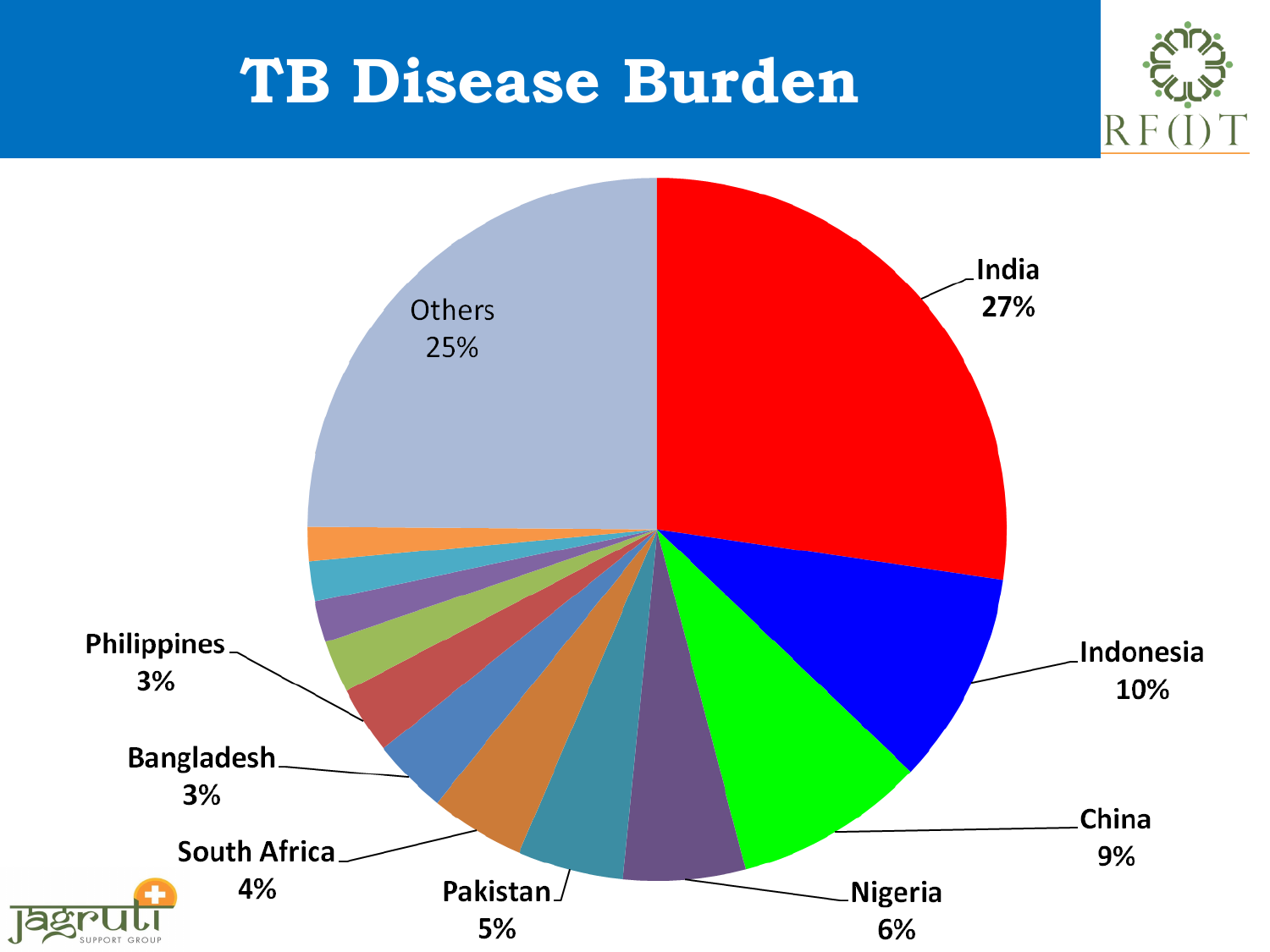#### TB In India



- The incidence of TB is about 211 per lakh of people at present. Working towards a TB free India we want to bring it down to 43 per lakh of people
- 32 per lakh of people die of TB ( excluding HIV). Working towards a TB free India we want to bring it down to 3 per lakh of people
- Mumbai has the dubious distinction of being the TB Capital of India , with the highest number of TB and MDR cases in the country

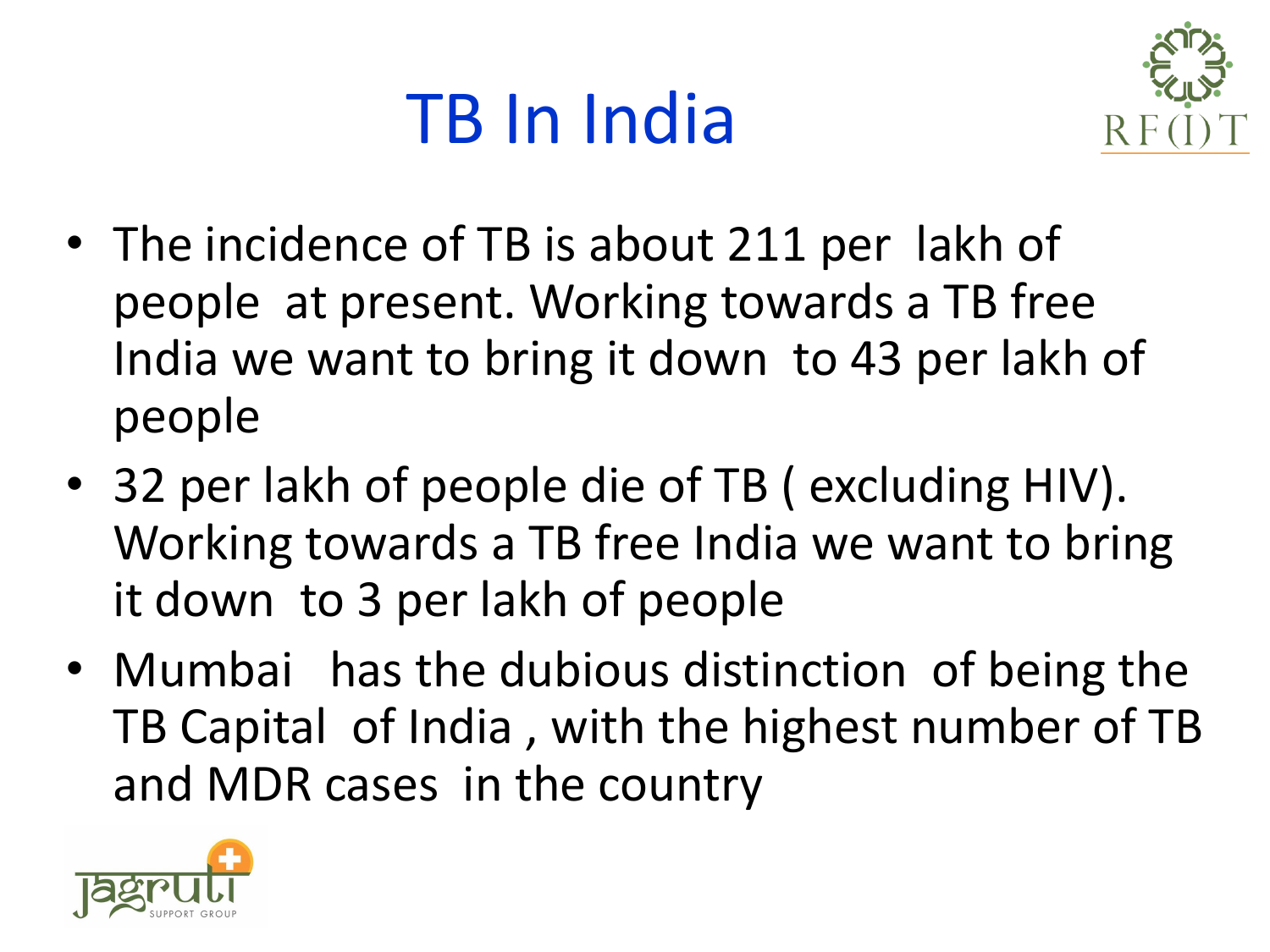#### **Global TB Burden -2017**



|                                                       |                                     | <b>Global</b>                            | India                                  |
|-------------------------------------------------------|-------------------------------------|------------------------------------------|----------------------------------------|
| <b>GLOBAL</b><br><b>TUBERCULOSIS</b><br><b>REPORT</b> | Incidence                           | 1,04,00,000<br>(140/lakh)                | 27,90,000<br>(211/lak)                 |
|                                                       | <b>Deaths</b>                       | 16,74,000<br>(22/lakh)                   | 4,35,000<br>(33/lakh)                  |
|                                                       | <b>HIV TB cases</b>                 | 10,30,000<br>(14/14kh)                   | 87,000<br>(6.6/lakh)                   |
| 2017<br>World Health<br>Organization                  | <b>HIV TB deaths</b>                | 3,74,000<br>(5.0/lakh)                   | 12,000<br>$(0.9/$ lakh $)$             |
|                                                       | <b>Estimated</b><br>MDR/RR<br>cases | 6,01,000<br>$(8.1/1)$ akh<br>population) | 1,47,000<br>$(11/$ lakh<br>population) |

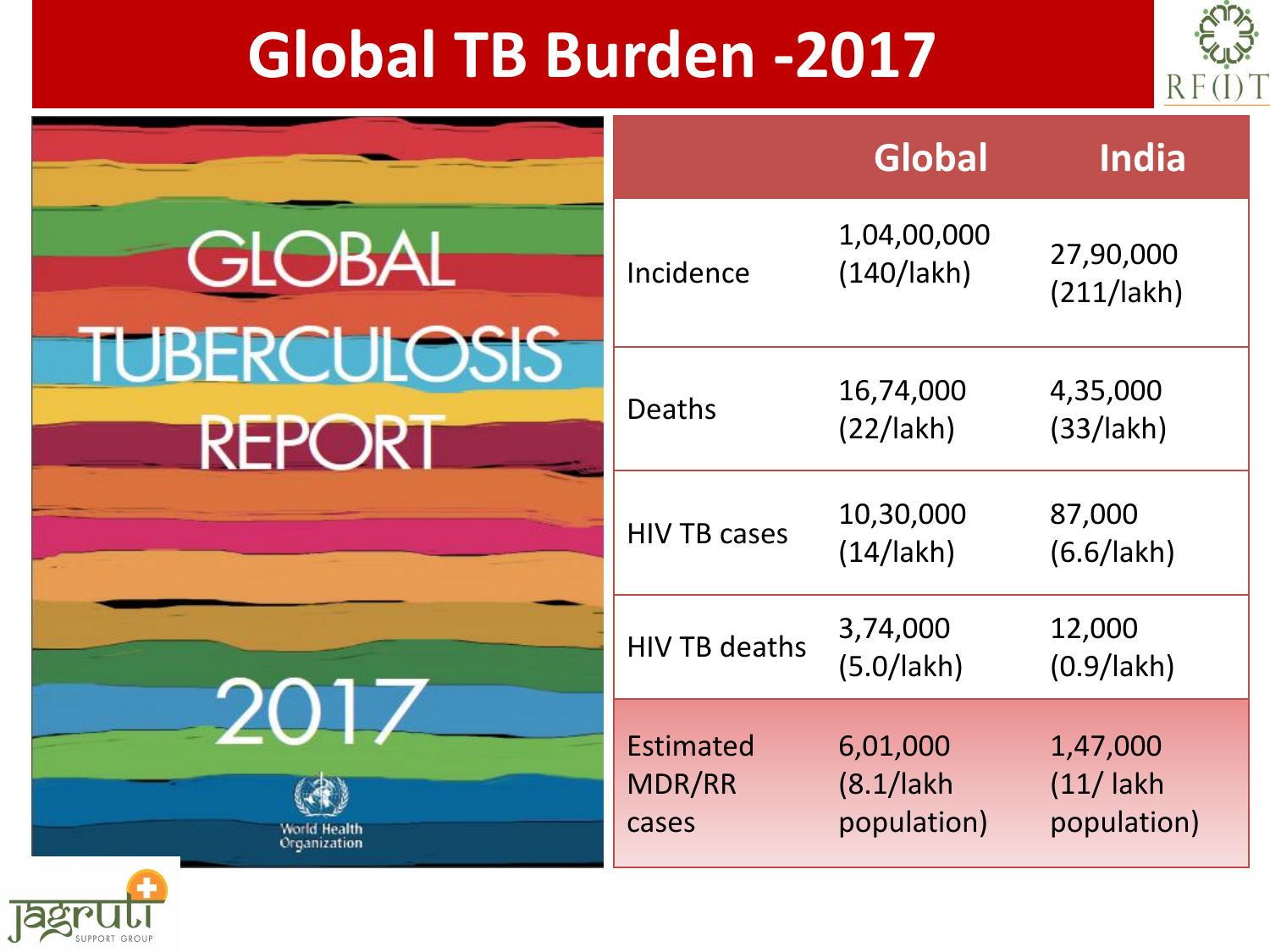#### Treatment of TB



- We have a **Vision** of a TB free India, with zero deaths, disease and poverty due to TB
- Treatment of TB is free under the Government of India's Revised National TB Control Programme ( RNTCP) available through Govt. Dispensaries, Health Posts and Hospitals
- TB patients need a protein rich diet. The government gives an allowance of Rs. 500 per month to each registered patient under the **Nikshay Poshan Yojna**
- TB is a notifiable disease in India since 2012 . As per current laws ALL doctors and Chemists have to report TB cases to the Government

#### Still 50% cases are treated in the private sector in India